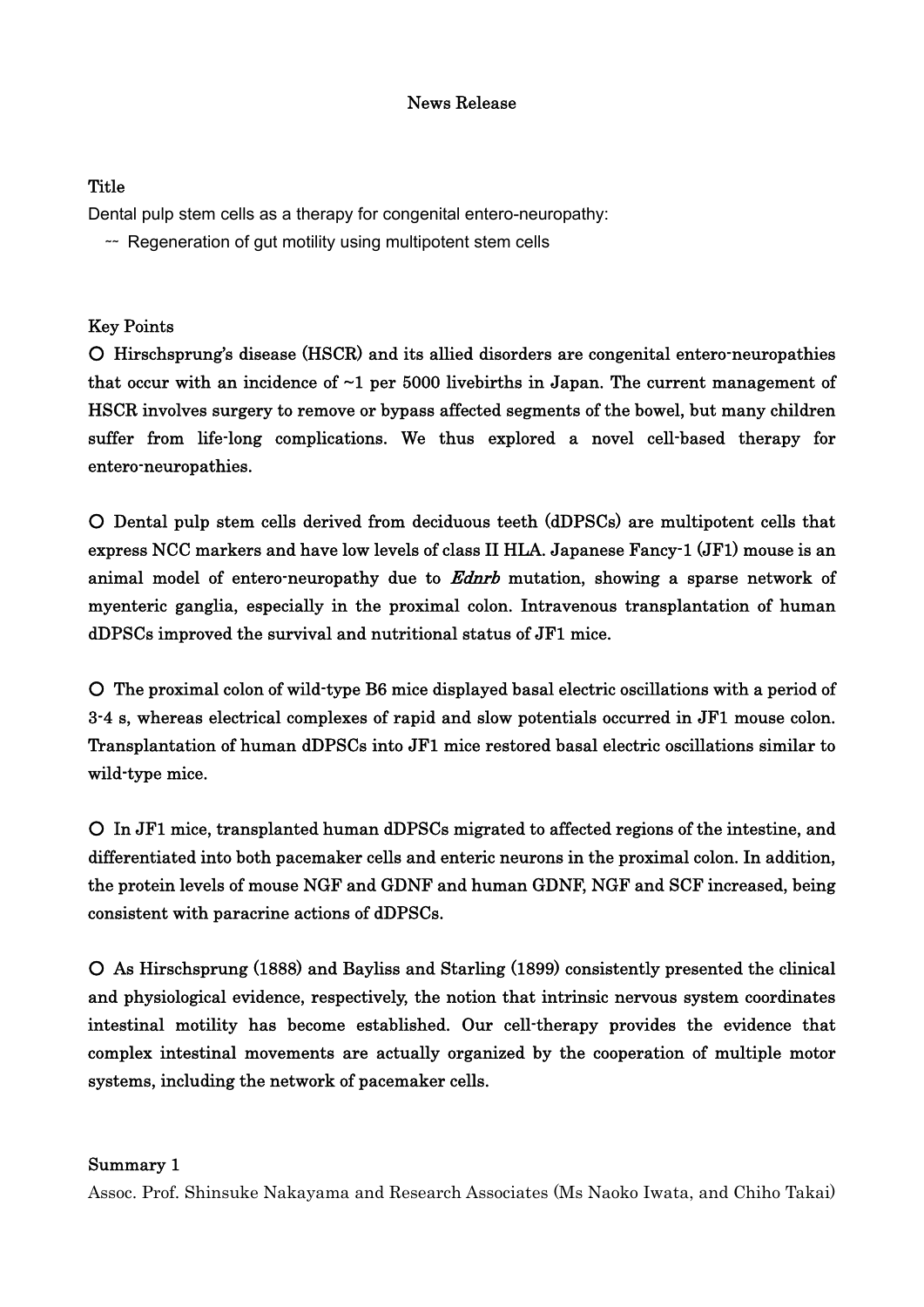at the Department of Cell Physiology, Nagoya University Graduate School of Medicine (Dean: Kenji Kadomatsu) demonstrated that dental pulp stem cells derived from deciduous teeth (dDPSCs) have potential for development into a new treatment for congenital entero-neuropathies, using an animal model. This was achieved through collaborative research work with Kyushu University, Fukuoka Dental College, and International University of Health and Welfare. The results of this stem cell therapy also validated that multiple motor systems are operated to coordinate complex movement of the gut.

Hirschsprung's disease (HSCR) and its allied disorders are congenital entero-neuropathies that occur with an incidence of  $\sim$ 1 per 5000 livebirths in Japan. The current management of HSCR involves surgery to remove or bypass affected segments of the bowel. Nevertheless, many children suffer from life-long complications due to the dysfunction of 'healthy' bowel retained during surgery, etc.

We thus explored a novel cell-based therapy. dDPSCs are multipotent cells that express NCC markers and have low levels of class II HLA. Japanese Fancy-1 (JF1) mouse is an animal model of entero-neuropathy due to *Ednrb* mutation, showing a sparse network of myenteric ganglia, especially in the proximal colon. Intravenous transplantation of human dDPSCs improved the survival and nutritional status of JF1 mice  $(Fig. 1)$ .

 The proximal colon of wild-type B6 mice displayed basal electric oscillations with a period of 3-4 s, whereas electrical complexes of rapid and slow potentials frequently occurred in JF1 mouse colon. Superbly, transplantation of human dDPSCs into JF1 mice restored basal electric oscillations similar to wild-type mice (Fig. 2). In JF1 mice, transplanted human dDPSCs migrated to affected regions of the intestine through the interactions between SDF1α and CXCR4, and differentiated into both pacemaker cells and enteric neurons (Fig. 1c). In addition, the protein levels of human GDNF, NGF, SCF etc. significantly increased, indicating their paracrine actions.

The clinical and physiological evidence presented by Hirschsprung (1888) and Bayliss and Starling (1899), respectively, logically match strongly. Thereafter, it has become established that intestinal motility is coordinated by an intrinsic nervous system. Seemingly, this notion has too much affected medical treatment guidelines, even after the discovery of interstitial cells of Cajal (ICCs) that act as an intestinal pacemaker by the end of the  $20<sup>th</sup>$ century. Our transplantation study using multipotential stem cells (dDPSCs) has presented the evidence that complex intestinal movements actually require the cooperation of multiple motor systems, including network-forming pacemaker cells of ICCs. We anticipate that our study leads the current medical guidelines for intestinal motility disorders to be modified appropriately, and promote the development of radical therapy.

This study was published in an online multidisciplinary, open access journal "Scientific Reports".

#### Summary 2

Novel therapies are urgently needed for congenital entero-neuropathies, including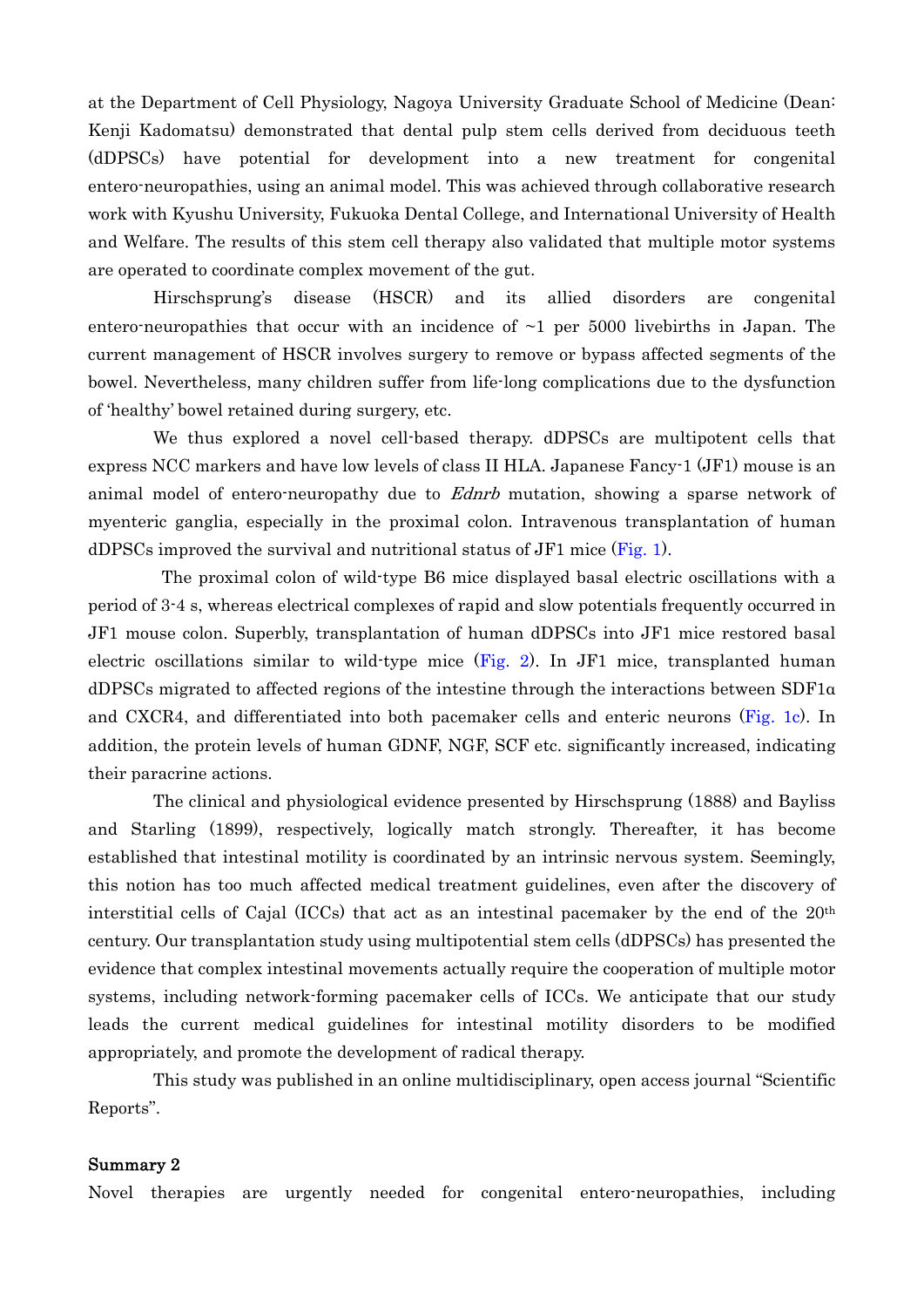Hirschsprung's disease (HSCR). We thus examined the therapeutic potential of dental pulp stem cells derived from deciduous teeth (dDPSCs). Intravenous transplantation of human dDPSCs improved the survival and nutritional status of Japanese Fancy-1 (JF1) mouse, which is an animal model of entero-neuropathy due to *Ednrb* mutation. This treatment restored basal electric oscillations in the proximal colon of JF1 mice. Transplanted human dDPSCs migrated to affected regions of the intestine, and differentiated into both pacemaker cells and enteric neurons.

#### Research Background

HSCR and its allied disorders are congenital entero-neuropathies that occur with an incidence of  $\sim$ 1 per 5000 livebirths in Japan. The current management of HSCR involves surgery to remove or bypass affected segments of the bowel. Nevertheless, many children suffer from life-long complications due to the dysfunction of 'healthy' bowel retained during surgery, etc. Therefore, novel therapies are urgently needed.

 GI motility research has a long history. Hirschsprung, Danish physician, described a congenital megacolon in the case of two infants with local defects of enteric neurons in 1888. The pathogenesis of HSCR is still incompletely understood but thought to involve the failure of enteric neural crest-derived cells (NCCs) to complete their colonization of the distal intestine during foetal development. On the other hand, from the discovery in the animal experiment that enteric neural circuits play an essential role in peristaltic movements of the small intestine induced by local stimuli, Bayliss and Starling, UK physiologists, proposed the 'law of the intestine' (1899). Since then, it has become established that intestinal motility is coordinated by an intrinsic nervous system. Has this notion too much affected current medical treatment guidelines? In the 1990s, the interstitial cells of Cajal (ICCs) were identified as specialized cells that act as an intestinal pacemaker. In addition, ICCs (especially those in the myenteric plexus) are thought to contribute to the spatial organization of gut motility because of their network-like structure.

#### Research Results

In this study, we explored a novel cell-based therapy, using three types of stem cells, including dDPSCs, which are multipotent cells that express NCC markers and have low levels of class II HLA. Japanese Fancy-1 (JF1) mouse is an animal model of entero-neuropathy due to *Ednrb* mutation, showing a sparse network of myenteric ganglia, especially in the proximal colon.

Intravenous transplantation of human dDPSCs improved the survival and nutritional status of JF1 mice, accompanied by improved intestinal motility (Fig. 1). The proximal colon of wild-type B6 mice displayed basal electric oscillations with a period of 3-4 s, whereas electrical complexes of rapid and slow potentials frequently occurred in JF1 mouse colon (Fig. 2). The results suggest that loss of spontaneous rhythmicity generated by network-forming pacemaker cells is compensated for by the relatively preserved enteric neurons in the proximal colon of JF1 mice.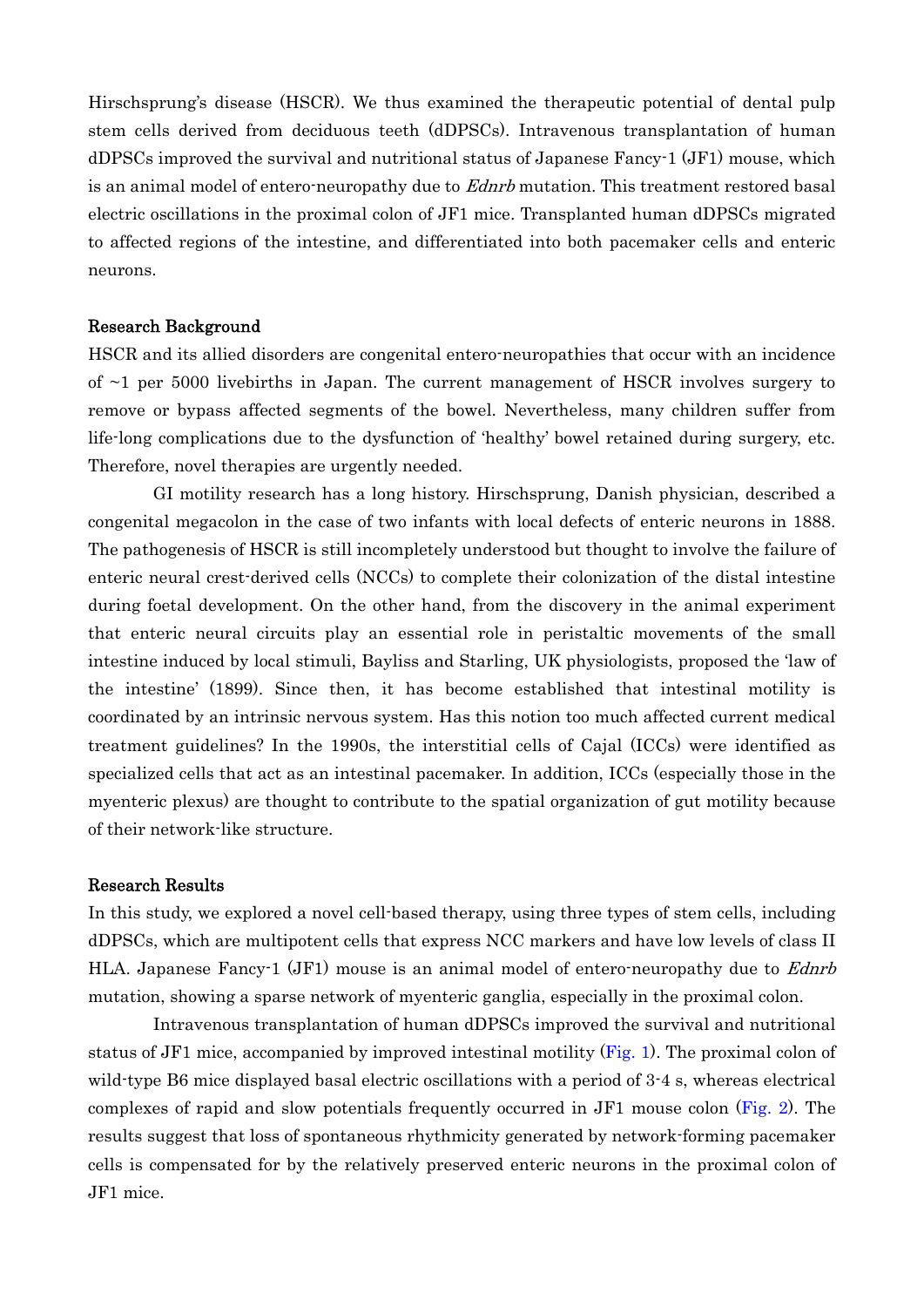Transplantation of human dDPSCs into JF1 mice restored basal electric oscillations similar to wild-type mice (Fig. 2). This treatment also restored spontaneous contraction of  $JF1$ mouse proximal colon. In JF1 mice, transplanted human dDPSCs migrated to affected regions of the intestine through interactions between stromal cell-derived factor-1α (SDF1α) and C-X-C chemokine receptor type-4 (CXCR4), and differentiated into both pacemaker cells and enteric neurons (Fig. 1c). In addition, the protein levels of mouse NGF and GDNF and human GDNF, NGF and SCF increased, being consistent with paracrine actions of dDPSCs.

Our research findings were published in an online multidisciplinary, open access journal "Scientific Reports".

### Research Summary and Future Perspective

Our findings imply that congenital entero-neuropathies involve defects of the intestinal pacemaker system and that dDPSCs have potential for development into a new treatment for HSCR in humans. The pacemaker and intrinsic nervous systems of the proximal colon are impaired in JF1 mice with *Ednrb* mutation. Therefore, dDPSCs appropriately worked in this model of gut motility disorder due to their multi-lineage potential as well as their paracrine effects. Further investigations are required to optimize the multilineage potential of stem cells and the transplantation technique, including model animal experiments for distinct types of motility disorders.

We anticipate that this study will be an opportunity to modify the explanation for mechanisms underlying coordinated movement of the gut in medical textbooks and also to develop a radical treatment for intractable intestinal motility disorders including entro-neuropathies.

## Publication

Koichiro Yoshimaru, Takayoshi Yamaza, Shunichi Kajioka, Soichiro Sonoda, Yusuke Yanagi, Toshiharu Matsuura, Junko Yoshizumi, Yoshinao Oda, Naoko Iwata, Chiho Takai, Shinsuke Nakayama\*, Tomoaki Taguchi (2022). Dental pulp stem cells as a therapy for congenital entero-neuropathy. *Scientific Reports* **12**, 6990. DOI: 10.1038/s41598-022-10077-3

Japanese ver. https://www.med.nagoya-u.ac.jp/medical\_J/research/pdf/Sci\_220511.pdf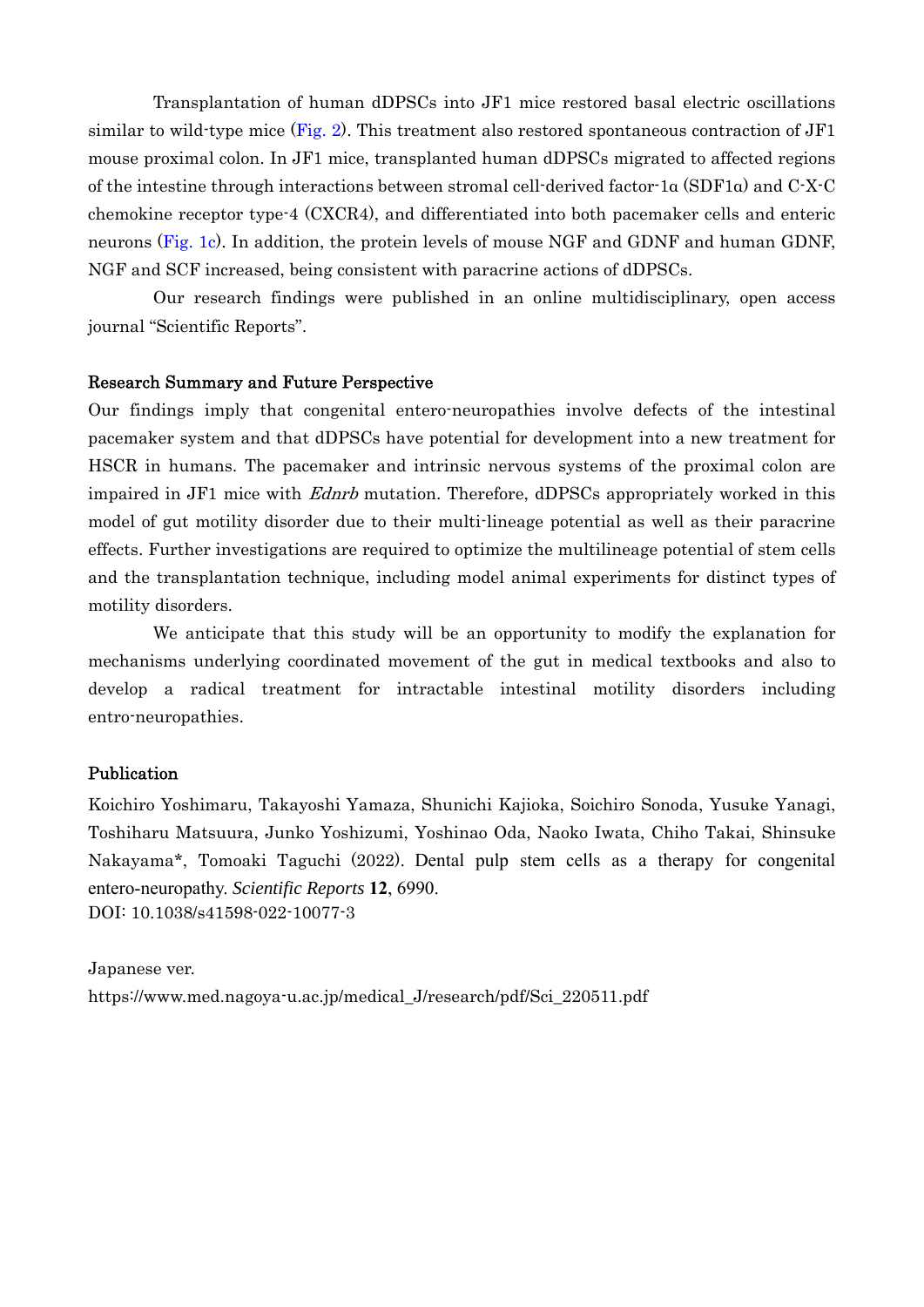

**Figure 1: Stem cell therapy.** a, Transplantation of human deciduous dental pulse stem cells (dDPSCs), bone marrow mesenchymal stem cells (BMMSCs) and skin fibroblasts (FBs). b, Comparison of wild-type B6, JF1 and dDPSC-JF1 mice (12 weeks after dDPSC transplantation for dDPSC-JF1 mice). c, Schematic diagram showing the possible mechanisms underlying dDPSC migration, differentiation and beneficial effects on colonic motility in JF1 mice.